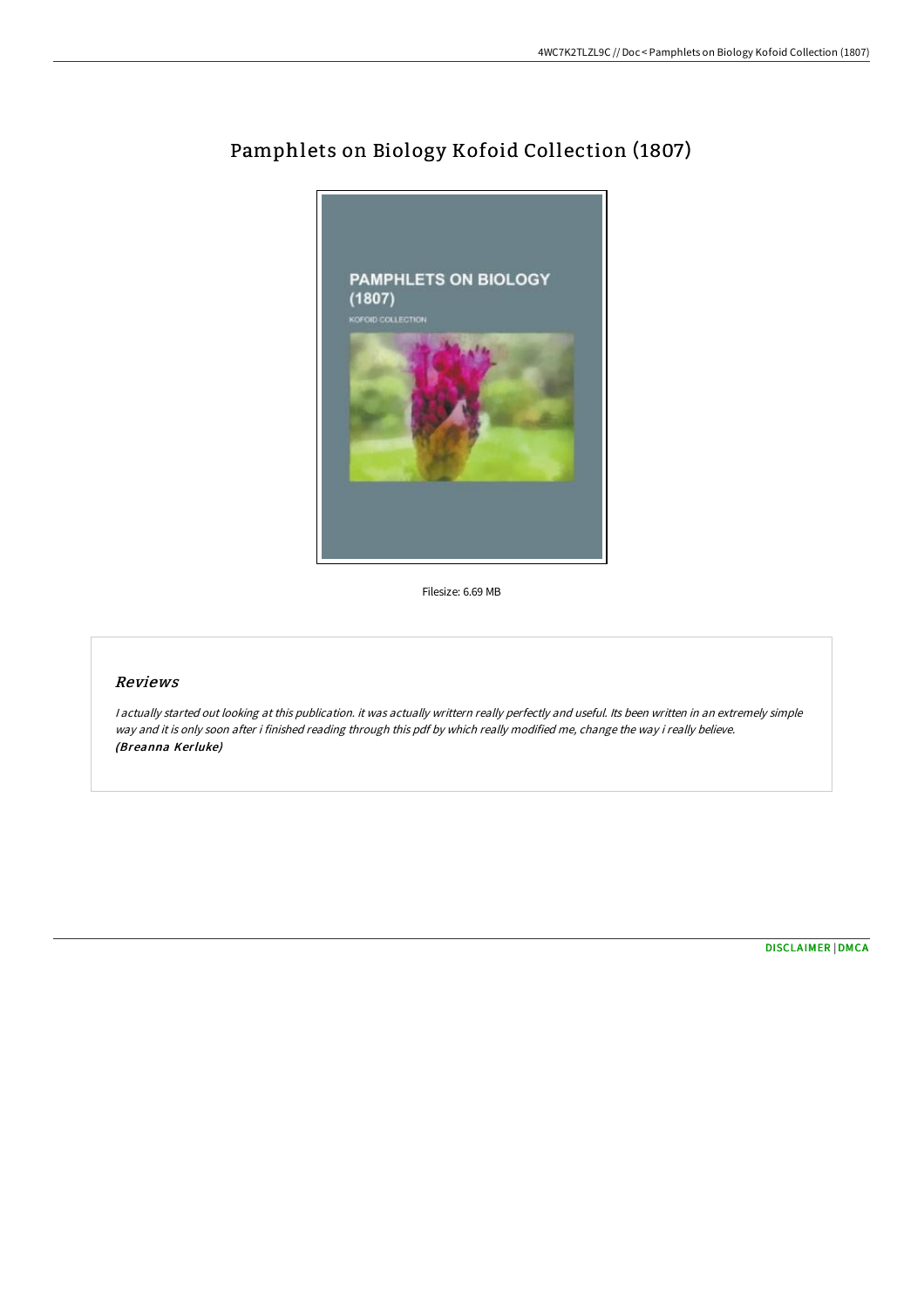## PAMPHLETS ON BIOLOGY KOFOID COLLECTION (1807)



**DOWNLOAD PDF** 

RareBooksClub. Paperback. Book Condition: New. Paperback. 148 pages. OCLC Number: 51845021 Excerpt: . . . V Represents less than 50 vehicles or. 05 SOURCES FOR MORE INFORMATION percent. More information about the scope, coverage, classifica-X Not applicable. tion system, data items, and publications for each of the Y Disclosure withheld because of insufficient economic censuses and related surveys is published in the coverage of merchandise lines. Guide to the 1997 Economic Census and Related Statistics Z Less than half the unit shown. at www. census. gov econguide. More information on the a 0 to 19 employees. methodology, procedures, and history of the censuses will b 20 to 99 employees. be published in the History of the 1997 Economic Census c 100 to 249 employees. at www. census. gov econ www history. html. e 250 to 499 employees. f 500 to 999 employees. ABBREVIATIONS AND SYMBOLS g 1, 000 to 2, 499 employees. h 2, 500 to 4, 999 employees. The following abbreviations and symbols are used with i 5, 000 to 9, 999 employees. the 1997 Economic Census data: j 10, 000 to 24, 999 employees. k 25, 000 to 49, 999 employees. A Standard error of 100 percent or more. l 50, 000 to 99, 999 employees. D Withheld to avoid disclosing data of individual m 100, 000 employees or more. companies; data are included in higher level p 10 to 19 percent estimated. totals. q 20 to 29 percent estimated. F Exceeds 100 percent because data include r Revised. establishments with payroll exceeding rev-s Sampling error exceeds 40 percent. enue. nec Not elsewhere classified. N Not available or not comparable. nsk Not specified by kind. Q Revenue not collected at this level of detail for - Represents zero ( page image print only ). multiestablishment firms. ( CC...

 $\Box$ Read [Pamphlets](http://techno-pub.tech/pamphlets-on-biology-kofoid-collection-1807.html) on Biology Kofoid Collection (1807) Online B Download PDF [Pamphlets](http://techno-pub.tech/pamphlets-on-biology-kofoid-collection-1807.html) on Biology Kofoid Collection (1807)